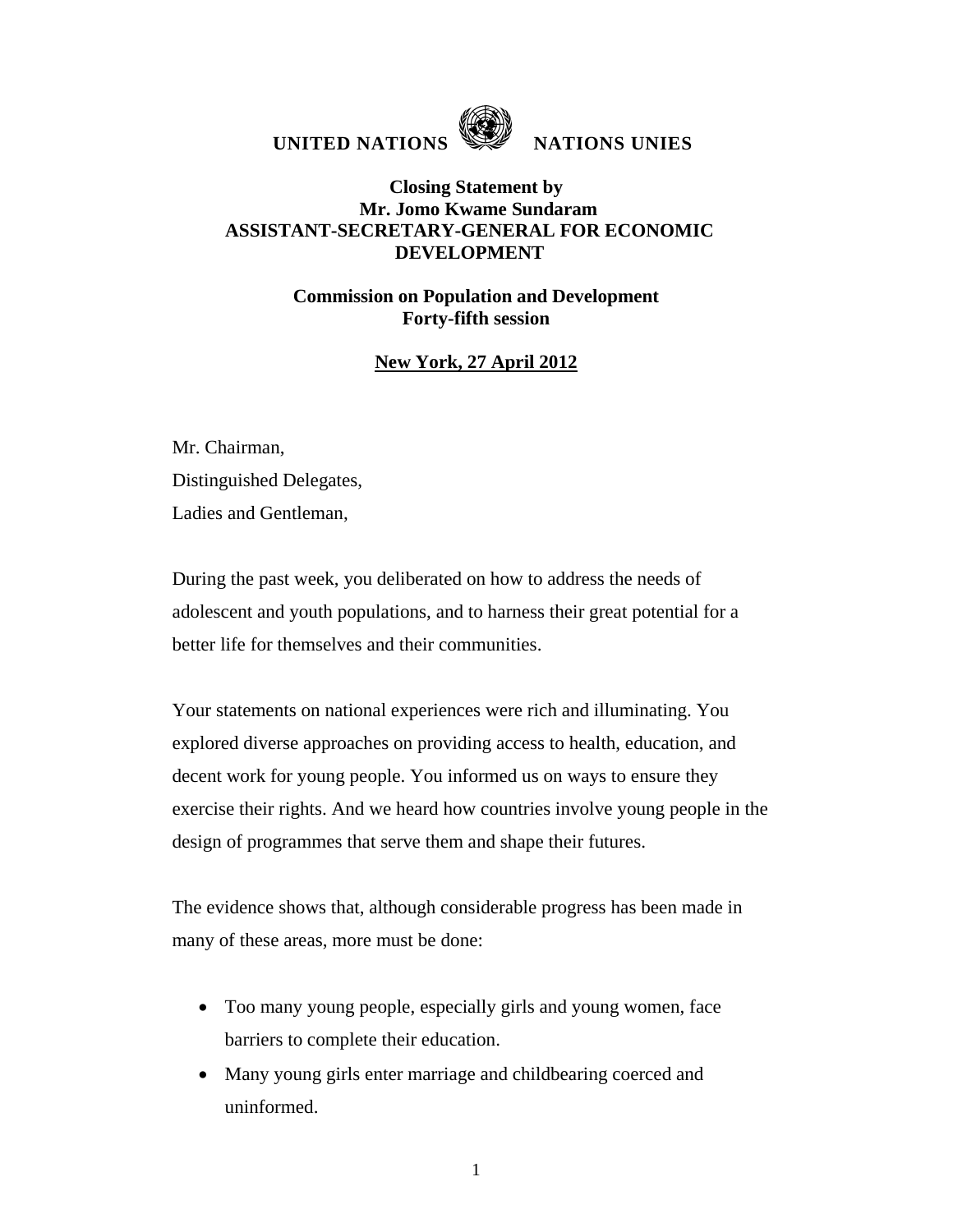- Young men and women suffer and die from needless injuries and risky behaviour, when preventative measures could have been taken.
- Due to a slow economic recovery, a large number of young people are encountering great difficulty in finding decent employment, and are thus not able to fully participate in society.

Your work this week has made an important contribution in assessing how to address these issues. You have laid out actions necessary for progress, and to accelerate achievement on the goals of the ICPD Programme of Action that affect adolescents and youth.

By pursuing the objectives for adolescents and youth outlined in the ICPD Programme of Action, we will also contribute to attainment of many of the internationally agreed development goals, including those on poverty, education, gender equality, and health, including universal access to reproductive health.

Furthermore, the priorities and proposals articulated in your deliberations will help provide inputs to the preparation of Rio+20 and the post-2015 UN development agenda.

I congratulate you for coming to consensus on these priorities. You persevered through negotiations that were difficult at times and you respected each other's differing views.

Lastly, Mr. Chairman, let me congratulate you and other members of the Bureau for guiding both the preparation and the deliberations of this session of the Commission.